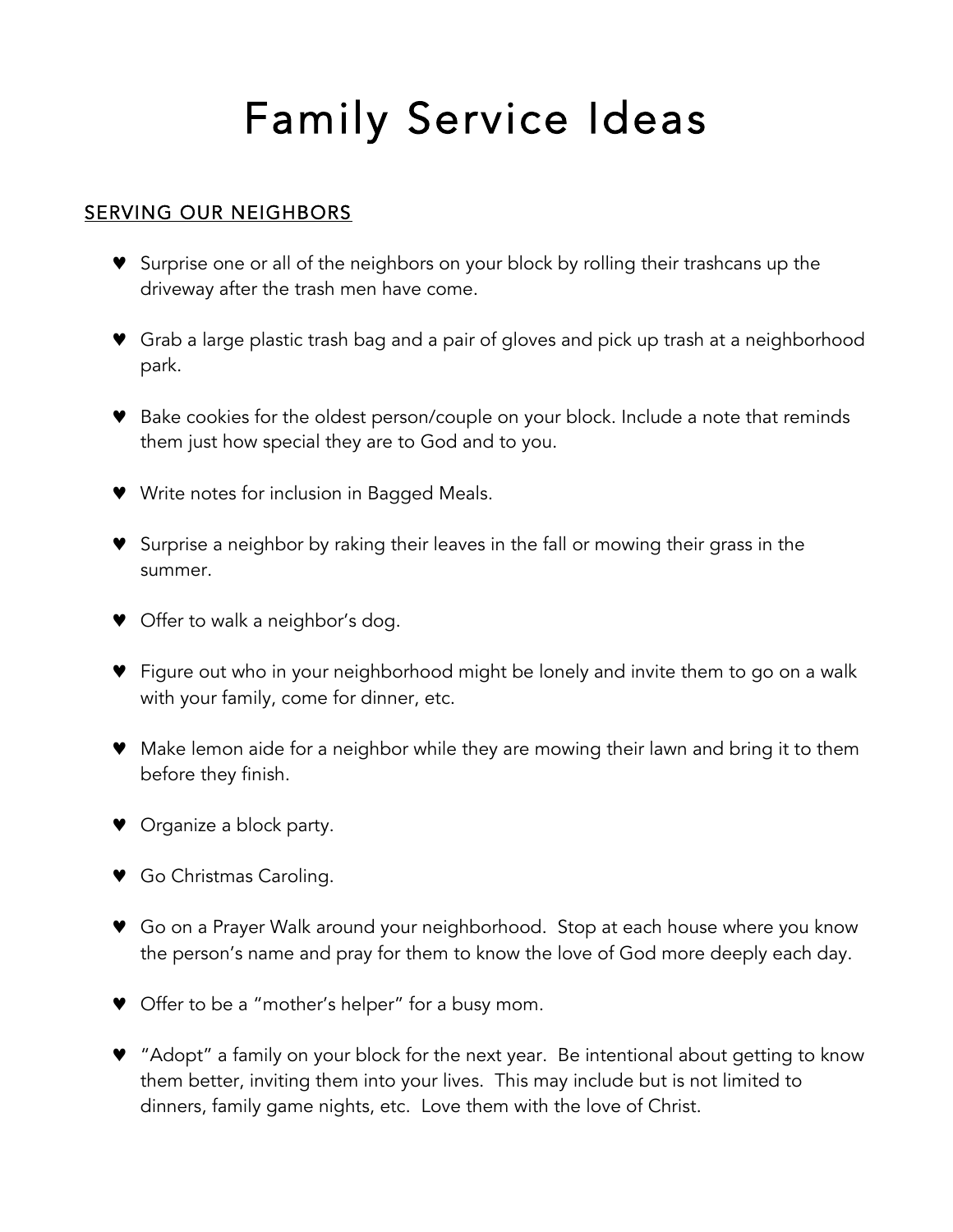# SERVING ARLINGTON

Make weekly or monthly visits to nursing home to play a board game or just chat with residents

- ♥ Powhatan Nursing Home 2100 Powhatan Street Falls Church VA 22043 703.538.2400 www.powhatan-nursing.com
- ♥ Goodwin House Baily's Crossroads 3440 S. Jefferson St. Falls Church, VA 22041 703.820.1488 www.goodwinhouse.org

# Arlington Food Assistance Center (AFAC)

2708 S. Nelson Street, Arlington, VA 22206 703.845.8486 www.afac.org

# ♥ Family Bagging Nights

Held the 2nd Monday of each month, starting promptly at 6:30. Help put food items in grocery bags for distribution to our clients and bag some fresh produce. For families with children ages 5-11 years of age only. Families need to register before coming. Email volunteer4afac@afac.org to sign up.

## ♥ Emergency Food Kits (EFKs)

Kits are given to clients with immediate needs by County social workers. Each EFK will supply one day's worth of food for two people. Volunteers can purchase food and package kits off-site. You must use specific bags provided by AFAC to make Emergency Food Kits. Check the AFAC web site for details.

## ♥ Gleaning

Help AFAC by picking fresh vegetables and fruits from local farms and orchards. On rainy days, sort vegetables and fruits indoors. Gleaning typically takes place on Saturday mornings from 9:00 – noon, June through October. Contact Danielle Rampton at danielle.rampton@afac.org or (703) 845-8486 for information.

♥ AFAC has many other ways for families to serve on their website. Check it out!